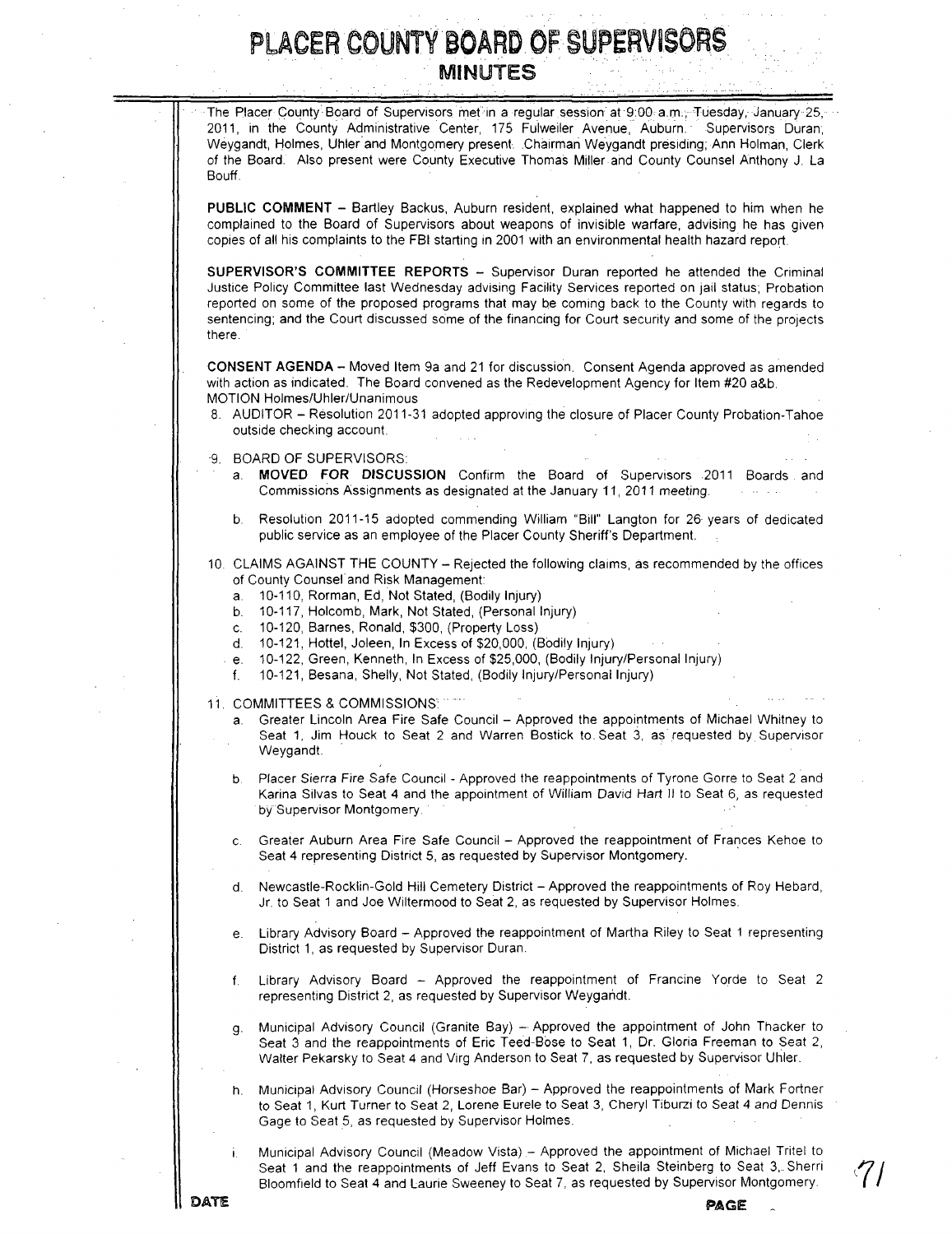|  | j.  | Municipal Advisory Council (Newcastle/Ophir) - Approved the reappointments of Joe Irvin to<br>Seat 1, Steven Palmer to Seat 2, Ed Sander to Seat 3, Dick Dal Pino to Seat 4, Sam Moore to<br>Seat 5, Elliott Rose to Seat 6 and Gaytrell Lapp to Seat 7, as requested by Supervisor<br>Holmes.                                                                                                                                                                                                                                                                                   |
|--|-----|----------------------------------------------------------------------------------------------------------------------------------------------------------------------------------------------------------------------------------------------------------------------------------------------------------------------------------------------------------------------------------------------------------------------------------------------------------------------------------------------------------------------------------------------------------------------------------|
|  | k.  | Municipal Advisory Council (North Auburn) - Approved the reappointments of Gregory Wilbur<br>to Seat 1, Ken Gregory to Seat 2, Laurence Farinha to Seat 3, Dave Hungerford to Seat 4,<br>Chuck Rydell to Seat 5, Jacquie Flecklin to Seat 6 and Mark Watts to Seat 7, as requested by<br>Supervisor Holmes.                                                                                                                                                                                                                                                                      |
|  | 1.  | Municipal Advisory Council (North Tahoe Regional) - Approved the reappointments of Megan<br>Chillemi to Seat 1, Zachary Hymanson to Seat 2, Susan Kass to Seat 3, Rick Marshall to Seat<br>4, Lolly Kupec to Seat 5, Michael Lefrancois to Seat 6, Regina Straver to Seat 8 and Melissa<br>Siig to Seat 9, as requested by Supervisor Montgomery.                                                                                                                                                                                                                                |
|  |     | m. Municipal Advisory Council (Penryn) - Approved the reappointments of Robert Brodovsky to<br>Seat 1, Mike Bishop to Seat 2, Judy Bennett to Seat 3, Patty Neifer to Seat 4 and Gayle<br>Russell to Seat 5, as requested by Supervisor Holmes.                                                                                                                                                                                                                                                                                                                                  |
|  |     | n. Municipal Advisory Council (Squaw Valley) - Approved the reappointments of Maureen<br>O'Keefe to Seat 1, Alisa Adriani to Seat 2, Charles Luckhardt to Seat 3, Brian Sheehan to<br>Seat 4, Kevin Strange to Seat 5, Lindsay Romack to Seat 6 and Edward Heneveld to Seat 7,<br>as requested by Supervisor Montgomery.                                                                                                                                                                                                                                                         |
|  | .0. | Municipal Advisory Council (Weimar/Applegate/Colfax) - Approved the reappointments of Don<br>Adams to Seat 1, Richard Taliaferro to Seat 2, Allen Shuttleworth to Seat 3, Jane Mulder to<br>Seat 4, Marilynn Tausch to Seat 5, David Wiltsee to Seat 6 and John Gagnon to Seat 7, as<br>requested by Supervisor Montgomery.                                                                                                                                                                                                                                                      |
|  | p.  | Municipal Advisory Council (West Placer) - Approved the reappointments of Claudette<br>Mitchele-Weismantel to Seat 1, John Hottel to Seat 2, Darryl Osborne to Seat 4 and Walter<br>Wyllie to Seat 5, as requested by Supervisor Duran.                                                                                                                                                                                                                                                                                                                                          |
|  | a.  | 12. COMMUNITY DEVELOPMENT RESOURCE AGENCY:<br>Truckee Fire Protection District - Resolution 2011-16 adopted ratifying Truckee Fire Protection<br>District Ordinance 01-2010 (which adopts the California Fire Code) and Resolution 18-2010<br>(which adopts findings for local amendments) and directed staff to transmit the determination<br>to the District.                                                                                                                                                                                                                  |
|  | b.  | Placer County Biomass Utilization Pilot Project - Authorized the Chairman to sign a contract<br>not to exceed \$103,000 with TSS Consultants to support Phase II of the congressionally<br>directed Department of Energy grant entitled "Placer County Biomass Utilization Pilot Project."                                                                                                                                                                                                                                                                                       |
|  |     | 13. COUNTY EXECUTIVE - Resolution 2011-17 adopted supporting a long term solution to effectively<br>address management of and funding for the Auburn State Recreation Area.                                                                                                                                                                                                                                                                                                                                                                                                      |
|  |     | 14. COUNTY EXECUTIVE/REDEVELOPMENT - Resolution 2011-18 adopted adopting findings to<br>authorize the utilization of tax increment bond proceeds for construction of water system upgrades<br>in Lake Forest, California by the Tahoe City Public Utility District.                                                                                                                                                                                                                                                                                                              |
|  |     | 15. COUNTY EXECUTIVE/EMERGENCY SERVICES - Approved Placer County's continued<br>participation in the Sierra-Sacramento Valley Emergency Medical Services Joint Powers Authority<br>(JPA) at the current annual cost of \$155,782 and authorized the Chairman to sign the updated<br>JPA agreement.                                                                                                                                                                                                                                                                               |
|  |     | 16. FACILITY SERVICES:<br>a. Landfill Gas System Operation and Maintenance Services - Approved an agreement with SCS<br>Field Services for the operation and maintenance of the landfill gas systems at the Meadow<br>Vista, Loomis, and Eastern Regional Landfills for an amount not to exceed \$130,380 and<br>upon review and approval by County Counsel and Risk Management, authorized the<br>Chairman to execute the Agreement.                                                                                                                                            |
|  | b.  | 2010/11 Sewer Line Video Inspection, Sewer Maintenance District 1 & 2, Project 08239 -<br>Resolution 2011-19 adopted authorizing the Director of Facility Services to execute a contract<br>with Coastline Water Resources for the 2010/11 Sewer Line Video Inspection, Sewer<br>Maintenance District 1 and 2, Project 08239, in an amount not to exceed \$210,696, upon<br>review and approval by Risk Management and County Counsel, and approved any required<br>change orders consistent with the County Purchasing Manual and Section 20142 of the Public<br>Contract Code. |

 $72$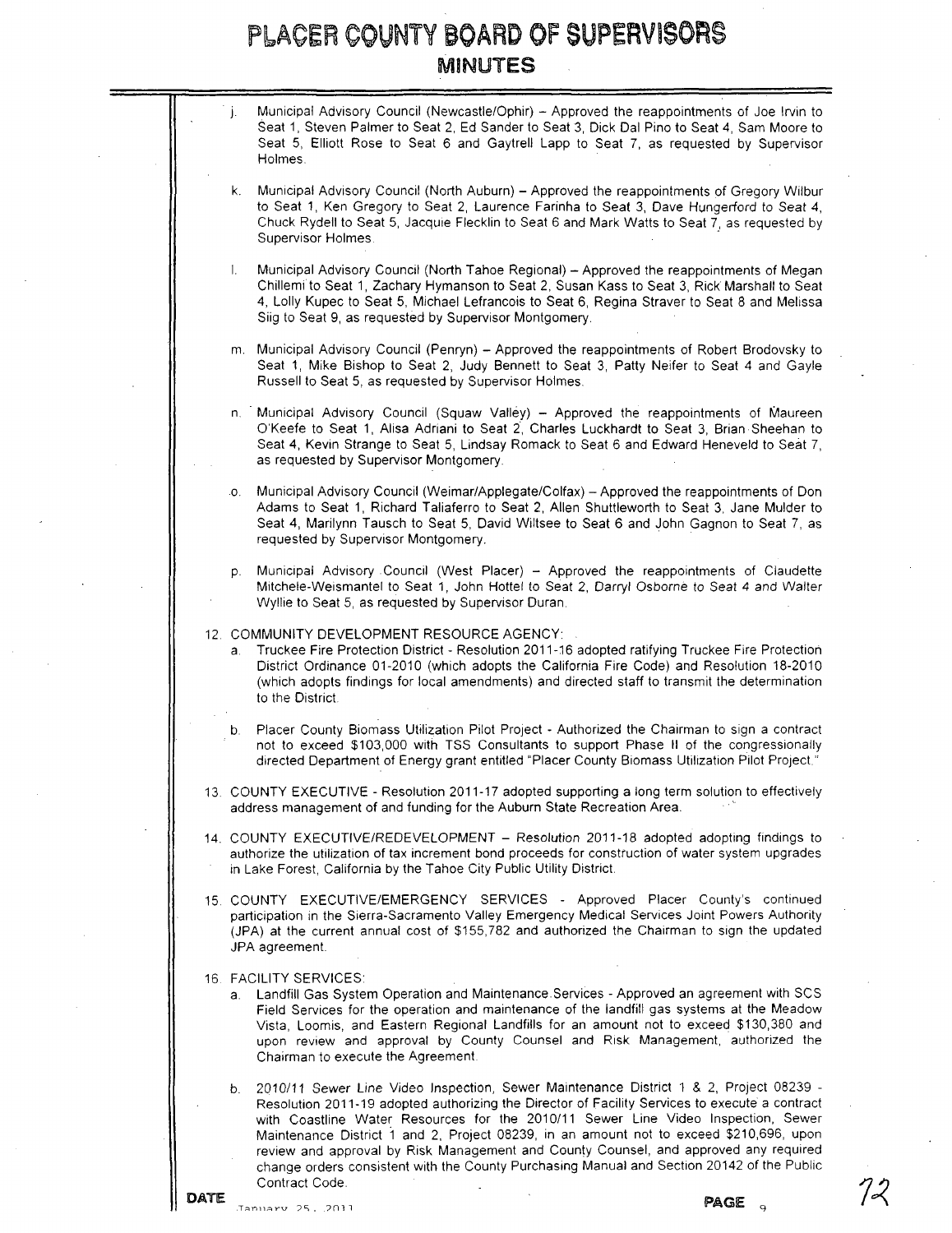| c. Sheridan Wastewater Treatment Ponds Spray Irrigation Expansion, Project #04823 -          |
|----------------------------------------------------------------------------------------------|
| Resolution 2011-20 adopted accepting Project #04823, Sheridan Wastewater Treatment           |
| Ponds Spray Irrigation Expansion as complete, for a final project cost of \$1,459,321, and   |
| authorized the Director of Facility Services to execute and record the Notice of Completion. |

17. HEALTH & HUMAN SERVICES/COMMUNITY HEALTH - Approved ten Public Health Preparedness subcontracts for the period of July 1, 2010 through June 30, 2011 with American Medical Response West (\$9,265), Chapa-De Indian Health Program (\$7,401), Colonial Healthcare Center (\$6,785), Betty J. Goetsch (\$12,866), Kaiser Foundation Hospitals (\$14,314), Siena Care Center (\$6,741), Sutter Auburn Faith Hospital (\$12,930), Sutter Roseville Medical Center (\$14,71550), Sierra-Sacramento Valley EMS Agency (\$6,500), and Susan M. Webb (\$12,866) for an aggregate total of \$104,383.50, and authorized the Director of Health and Human Services to sign these subcontracts and subsequent amendments up to 10 percent of the original amounts

- 18. PROCUREMENT SERVICES Authorized the Purchasing Manager to sign the following:
	- a. Competitive Bid #10032, Traffic Signal Maintenance and Repairs/Public Works Approved the award of Competitive Bid to Gray Electric Company, in the maximum amount of \$106,000.
	- b. Blanket Purchase Order, Hewlett Packard Brand Network Products and Information Technology Network Support/Administrative Services/Communications - Approved the renewal of a negotiated Blanket Purchase Order with Brian Kennedy Doing Business as Modal Networks, in the maximum amount of \$150,000.
- 19. PUBLIC WORKS:
	- a. Recreational Trails Program/Road Maintenance & Snow Removal Equipment/Foresthill Area -Resolution 2011-21 adopted authorizing the filing of an application for grant funds from the Recreational Trails Program in the amount of \$413,600 for the purchase of road maintenance and snow removal equipment, and authorizing the Director of Public Works, or his designee, to execute all documents related to the grant.
	- b. California Tahoe Conservancy Private Lease Revenue Transfer Resolution 2011-22 adopted authorizing the Director of Public Works to execute the California Tahoe Conservancy (CTC) Agreement CTA-10003 between the State and Placer County in the amount of \$50,917.  $\mathbf{C}$
	- Wise Road Bridge Replacement at North Ravine, Contract #1067 Resolution 2011-23 adopted authorizing the Director of Public Works to approve additional construction contract change orders (CCO's) and contract item adjustments with Teichert Construction for .. construction related services for the Wise Road Bridge Replacement at North Ravine Project for an additional amount of \$90,000 for a total amount not to exceed \$170,000 and an estimated total contract not to exceed \$933,012.60.
	- d. Federal Transit Administration (FTA) Resolution 2011-24 adopted authorizing the Director of Public Works or his/designee to: 1) Execute and file applications for FTA assistance on behalf of Placer County; 2) Execute and file the required certifications, assurances and agreements on behalf of the County binding the County to Federal requirements; and, 3) Execute grant agreements and cooperative agreements with FTA, the State of California and the State of Nevada on behalf of the County.
- 20. REDEVELOPMENT AGENCY BOARD
	- Independent Auditor's Report Resolution 2011-25 adopted approving the Independent Auditor's Reports for the fiscal year ended June 30, 2010 of the Redevelopment Agency.
	- b. Kings Beach Scattered Sites Housing Project Resolution 2011-26 adopted authorizing the Redevelopment Agency Director or designee to execute an Amendment to the Disposition, Development, and Loan Agreement with Kings Beach Housing Associates to authorize use of reimbursed funds from the Infill Infrastructure Grant Program for the Kings Beach .Scattered Sites Housing Project.
- 21. MOVED FOR DISCUSSION REVENUE SHARING In approving the following appropriations, the Placer County Board of Supervisors makes the finding that each and every approved contribution serves a public purpose by promoting the general welfare of the County and its inhabitants; therefore, the County benefits.
	- Approve appropriation of \$450 in Revenue Sharing monies to the Lazarus Project 11<sup>th</sup> Annual st. Patrick's Day Dinner Celebration to benefit housing and support services to homeless men and women' in Placer County, as requested by Supervisor Weygandt (\$200) and Supervisor Holmes (\$250).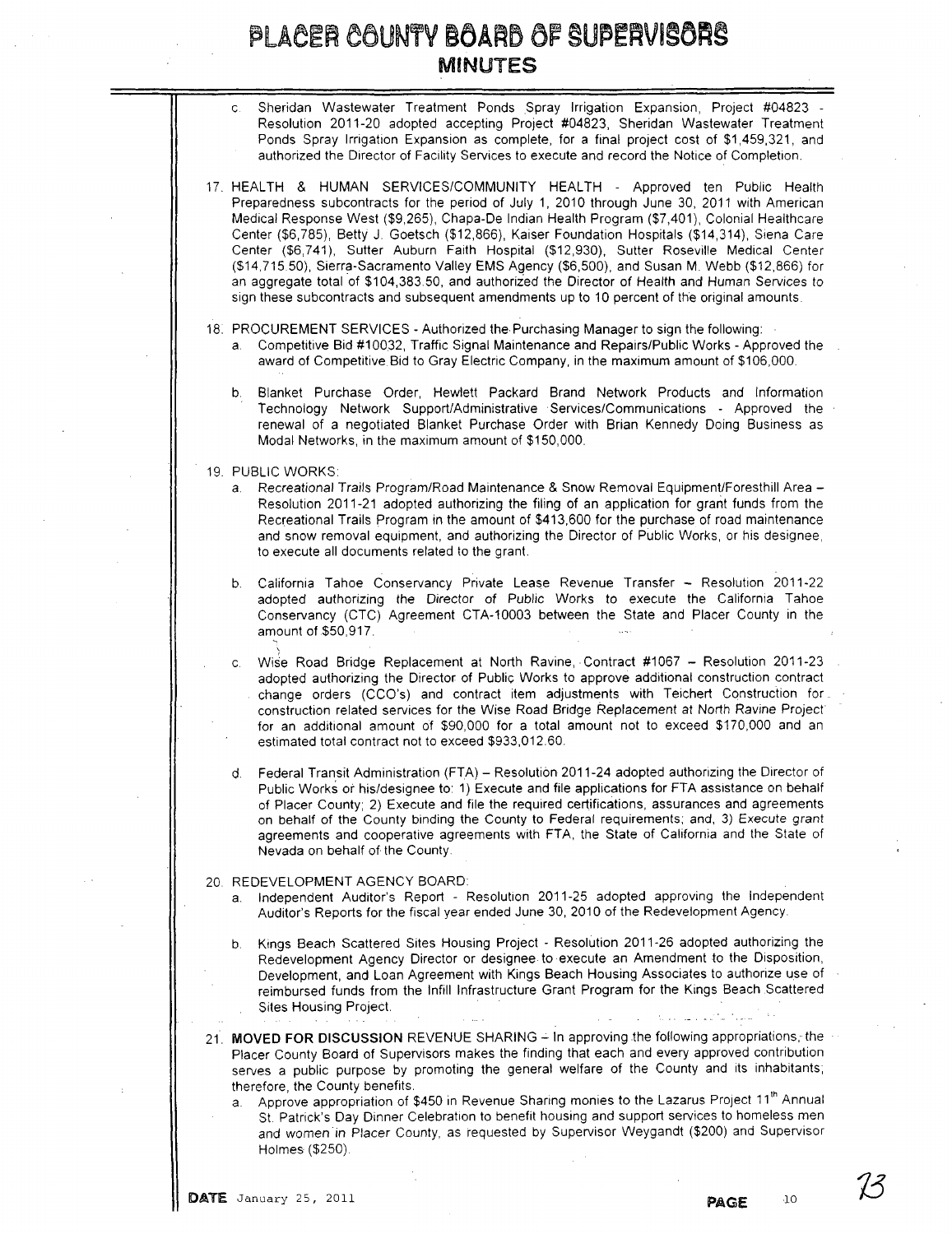b. Approve appropriation of \$250 in. Revenue Sharing monies to PEACE for Families 1<sup>st</sup> Annual "PEACE Survivor Run" Event to help defray the cost of rental equipment, as requested by Supervisor Holmes (\$250). ..... ' .' . . ... c. Approve appropriation of \$200 in Revenue Sharing rnoniesto the Placer Society for the. Prevention of Cruelty to Animals (SPCA) to benefit SPCA programs, as requested by Supervisor Holmes (\$200). d. Approve appropriation of \$500 in Revenue Sharing monies to the Rocklin' Educational Excellence Foundation 1<sup>st</sup> Annual Rocklin Royale Event to help defray the cost of the event, as requested by Supervisor Weygandt (\$250) and Supervisor Holmes (\$250). Approve appropriation of \$500 in Revenue Sharing monies to the PlacerGROWN 16<sup>th</sup> Annual Food and Farm Conference to support the annual conference, as requested by Supervisor Weygandt (\$250) and Supervisor Holmes (\$250) \*\*\*End of Consent Agenda\*\*\* CONSENT ITEMS MOVED FOR DISCUSSION: 9. BOARD OF SUPERVISORS Confirmed the Board of Supervisors 2011 Boards and Commissions Assignments as designated at the January 11, 2011 meeting absent the appointment to the Tahoe Regional Planning Agency. MOTION Uhler/Holmes/Unanimous . The Board discussed the appointments to the Tahoe Regional Planning Agency. MOTION Uhler/Holmes VOTE 4:1 (Montgomery No) to approve appointments to the Tahoe Regional Planning Agency as designated at the January 11, 2011 meeting (Larry Sevison, Supervisor Montgomery Alternate) Air Pollution Control District Board (Weygandt, Holmes, Montgomery, Uhler Alternate); American<br>River Authority (Montgomery, Weygandt Alternate); Area 4 Agency on Aging River Authority (Montgomery, Weygandt Alternate); Area 4 Agency on Aging Advisory/Governing/JPA Boards (Holmes Alternate, Alice Gonzales Primary Member); Auburn City Council/Placer County Liaison Committee (Holmes); Auburn Dam Council (Holmes, Montgomery Alternate); City County Committee for Regional Development Issues (Duran, Uhler, Weygandt Alternate); Community Services Commission (Holmes) County Audit Committee (Holmes, Duran); Criminal Justice Policy Committee (Duran); CSAC/Board of Directors (Holmes, Duran Alternate); Economic Development Board (Weygandt, Montgomery); First Five Children & Families Commission (Holmes); First Time Homebuyer. Mortgage Revenue Bond Program (Holmes, Alternate any other Supervisor); Flood Control & Water Conservation District Board of Directors (Weygandt; Duran); Golden Sierra Job Training Agency Governing Board (Uhler, Holmes Alternate); Greenprint Steering Committee (Duran); High Sierra Resource Conservation & Development Area (Montgomery, CEO or CEO Designee Alternate); Highway 65 Joint Powers Authority (Weygandt, Duran Alternate); Investment OverSight Committee (Weygandt); Local Agency Formation Commission (Weygandt, Holmes, Duran Alternate); Mental Health Alcohol & Drug Advisory Board (Holmes); Middle Fork Project Finance Authority (Holmes, Weygandt, Montgomery Alternate) Mountain Counties Air Basin (Holmes, Weygandt Alternate); Mountain Counties Water Resources Council (Montgomery, Holmes or CEO designee Alternate); National Association of Counties (Duran, Montgomery Alternate); National ASSOCiation of Counties Western Interstate Region (Duran, Montgomery Alternate); Older Adult Advisory Commission (Holmes); Placer County Indian Gaming Local Community Benefit Committee (Weygandt, Holmes); Placer County Transportation Planning Agency (Holmes, Uhler, Duran Alternate); Placer County Transportation Planning Agency Countywide Steering Committee (Weygandt); Placer County Water Resource Council (Inactive) (Weygandt, Duran Alternate); Placer Mosquito and Vector Control District (Galen Clothier); Placer/Nevada Wastewater Authority JPA (Weygandt, Holmes Alternate); Placer Parkway Policy Advisory Committee (Weygandt, Duran); Regional Council of Rural Counties (Holmes, Montgomery Alternate); Roseville Ignite Advisory Board (Uhler); Sacramento Area Commerce & Trade Organization (Uhler, Duran Alternate); Sacramento Area Council of Governments (Holmes, Duran Alternate); Sacramento Area Council of Governments Advisory Committee Rancho Cordova-South Placer Connector (Holmes); Sacramento Area Council of Governments Capital Valley Regional Service Authority (Holmes, Duran Alternate); Sacramento Valley Air Basin Control Council (Montgomery, Weygandt Alternate); Sierra Sacramento Valley Emergency Medical Services Agency (Holmes, Duran Alternate); Solid Waste Independent Hearing Panel (Montgomery); Solid Waste Local Task Force (CEO); South Placer Regional Transportation Authority JPA (Uhler, Duran Alternate); Sub-Committee Policy Advisory Committee (Uhler, Duran); South Placer Regional Wastewater Authority (Duran, Weygandt); Tahoe Air Basin (Montgomery); Tahoe Conservancy (Larry Sevison, Montgomery Alternate);Tahoe Regional Planning Agency (Larry Sevison, MOntgomery Alternate); Tahoe Regional Planning Agency AdviSOry Planning Commission (Jennifer Merchant); Tahoe Transportation District (Montgomery or CEO Designee); Tribal County Advisory Committee (Weygandt, Montgomery); Truckee Tahoe Airport Land Use Commission (Montgomery); Veterans Memorial Hall Board (Duran, Weygandt, Holmes, Montgomery); Water Resources & Energy Committee (Holmes, Weygandt); Western Piacer Waste Management Authority (Weygandt, Duran).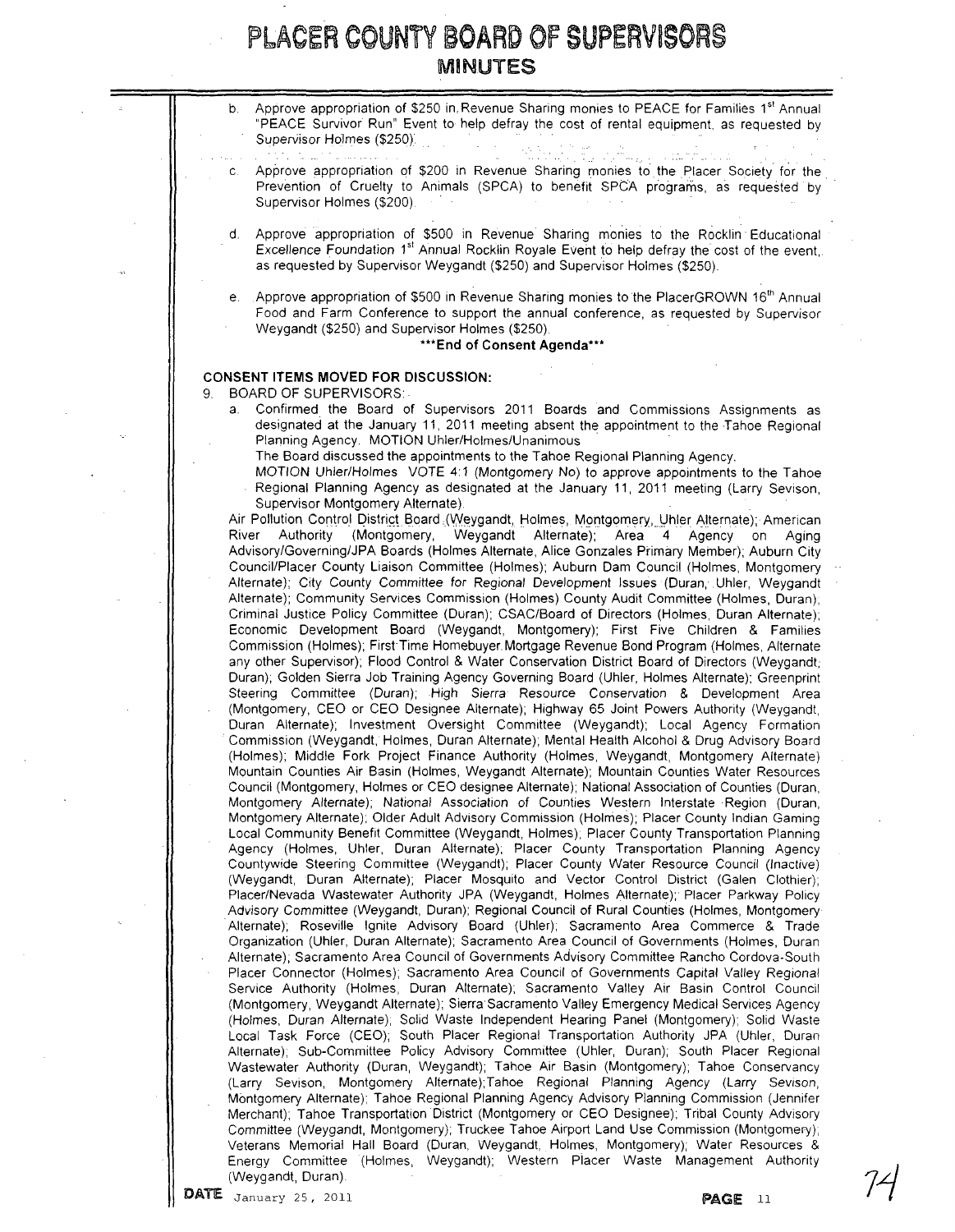|    | 21. REVENUE SHARING - Supervisor Duran said as Revenue Sharing for District 1 has been<br>exhausted maybe this is the time to have a discussion with regards to our thoughts on Revenue<br>Sharing. In approving the following appropriations, the Placer County Board of Supervisors makes<br>the finding that each and every approved contribution serves a public purpose by promoting the<br>general welfare of the County and its inhabitants; therefore, the County benefits.<br>Approved appropriation of \$450 in Revenue Sharing monies to the Lazarus Project 11 <sup>th</sup><br>a.                                                                                                                                                                                                                                                                             |
|----|----------------------------------------------------------------------------------------------------------------------------------------------------------------------------------------------------------------------------------------------------------------------------------------------------------------------------------------------------------------------------------------------------------------------------------------------------------------------------------------------------------------------------------------------------------------------------------------------------------------------------------------------------------------------------------------------------------------------------------------------------------------------------------------------------------------------------------------------------------------------------|
|    | Annual St. Patrick's Day Dinner Celebration to benefit housing and support services to<br>homeless men and women in Placer County, as requested by Supervisor Weygandt (\$200)<br>and Supervisor Holmes (\$250). MOTION Uhler/Holmes VOTE 4:0 (Duran abstained)                                                                                                                                                                                                                                                                                                                                                                                                                                                                                                                                                                                                            |
|    | Approved appropriation of \$250 in Revenue Sharing monies to PEACE for Families 1 <sup>st</sup> Annual<br>b.<br>"PEACE Survivor Run" Event to help defray the cost of rental equipment, as requested by<br>Supervisor Holmes (\$250). MOTION Uhler/Holmes VOTE 4:0 (Duran abstained)                                                                                                                                                                                                                                                                                                                                                                                                                                                                                                                                                                                       |
|    | Approved appropriation of \$200 in Revenue Sharing monies to the Placer Society for the<br>C.<br>Prevention of Cruelty to Animals (SPCA) to benefit SPCA programs, as requested by<br>Supervisor Holmes (\$200). MOTION Uhler/Holmes VOTE 4:0 (Duran abstained)                                                                                                                                                                                                                                                                                                                                                                                                                                                                                                                                                                                                            |
|    | Approved appropriation of \$500 in Revenue Sharing monies to the Rocklin Educational<br>d.<br>Excellence Foundation 1st Annual Rocklin Royale Event to help defray the cost of the event,<br>as requested by Supervisor Weygandt (\$250) and Supervisor Holmes (\$250).<br>MOTION Uhler/Holmes VOTE 4:0 (Duran abstained)                                                                                                                                                                                                                                                                                                                                                                                                                                                                                                                                                  |
|    | Approved appropriation of \$500 in Revenue Sharing monies to the PlacerGROWN 16th Annual<br>е. –<br>Food and Farm Conference to support the annual conference, as requested by Supervisor<br>Weygandt (\$250) and Supervisor Holmes (\$250).                                                                                                                                                                                                                                                                                                                                                                                                                                                                                                                                                                                                                               |
|    | MOTION Uhler/Holmes VOTE 4:0 (Duran abstained)                                                                                                                                                                                                                                                                                                                                                                                                                                                                                                                                                                                                                                                                                                                                                                                                                             |
|    | COUNTY EXECUTIVE - Received an update on the recently released FY 2011-12 Proposed State<br>Budget.                                                                                                                                                                                                                                                                                                                                                                                                                                                                                                                                                                                                                                                                                                                                                                        |
|    | <b>BOARD OF SUPERVISORS/REDISTRICTING - Directed County staff to initiate work efforts for</b><br>realigning Placer County supervisorial districts in accordance with State law and Federal Census.<br>MOTION Montgomery/Duran/Unanimous                                                                                                                                                                                                                                                                                                                                                                                                                                                                                                                                                                                                                                   |
|    | <b>COUNTY EXECUTIVE/PERSONNEL - Received a report regarding the CalPERS Miscellaneous and</b><br>Safety Pension Plans actuarial analysis as of June 30, 2009 (reports dated October 2010).                                                                                                                                                                                                                                                                                                                                                                                                                                                                                                                                                                                                                                                                                 |
| 1. | AGENCY/PLANNING/PLACER COUNTY<br><b>COMMUNITY</b><br><b>DEVELOPMENT</b><br><b>RESOURCE</b><br>CONSERVATION PLAN (PCCP)/PROGRAM UPDATE - The Planning Services Division of the<br>Community Development/Resource Agency requested authorization to submit the updated<br>conservation strategy for review by the state/federal Wildlife Agencies (Department of Fish and Game,<br>U.S. Fish and Wildlife Service and the National Marine Fisheries Service) and the U.S. Army Corps of<br>Engineers, U.S. Environmental Protection Agency and the California Regional Water Quality Control<br>Board (collectively known as the Agencies). Staff also provided information on the overall status of the<br>Conservation Plan. Recommendations in this report include:<br>Directed staff to submit the revised conservation strategy to the Wildlife Agencies in response to |
| 2. | their June 2005 letter.<br>Directed staff to continue to discuss PCCP conservation strategy alternatives with key<br>stakeholders.                                                                                                                                                                                                                                                                                                                                                                                                                                                                                                                                                                                                                                                                                                                                         |
|    | 3. Directed staff to initiate the preparation of the EIR/EIS, Finance Plan, and Implementation<br>Agreement.<br>4. Authorized the Chairman to sign the cover/response letter addressed to the State/Federal Wildlife                                                                                                                                                                                                                                                                                                                                                                                                                                                                                                                                                                                                                                                       |

authorizing the County Executive Officer or designee to execute a \$18,403,619 Cooperative Agreement with the County of Placer Redevelopment Agency for the Redevelopment Agency funding of projects and programs of benefit to the North Auburn, North Lake Tahoe and Sunset Industrial Redevelopment Project Areas. MOTION Holmes/Montgomery/Unanimous

ų.

75